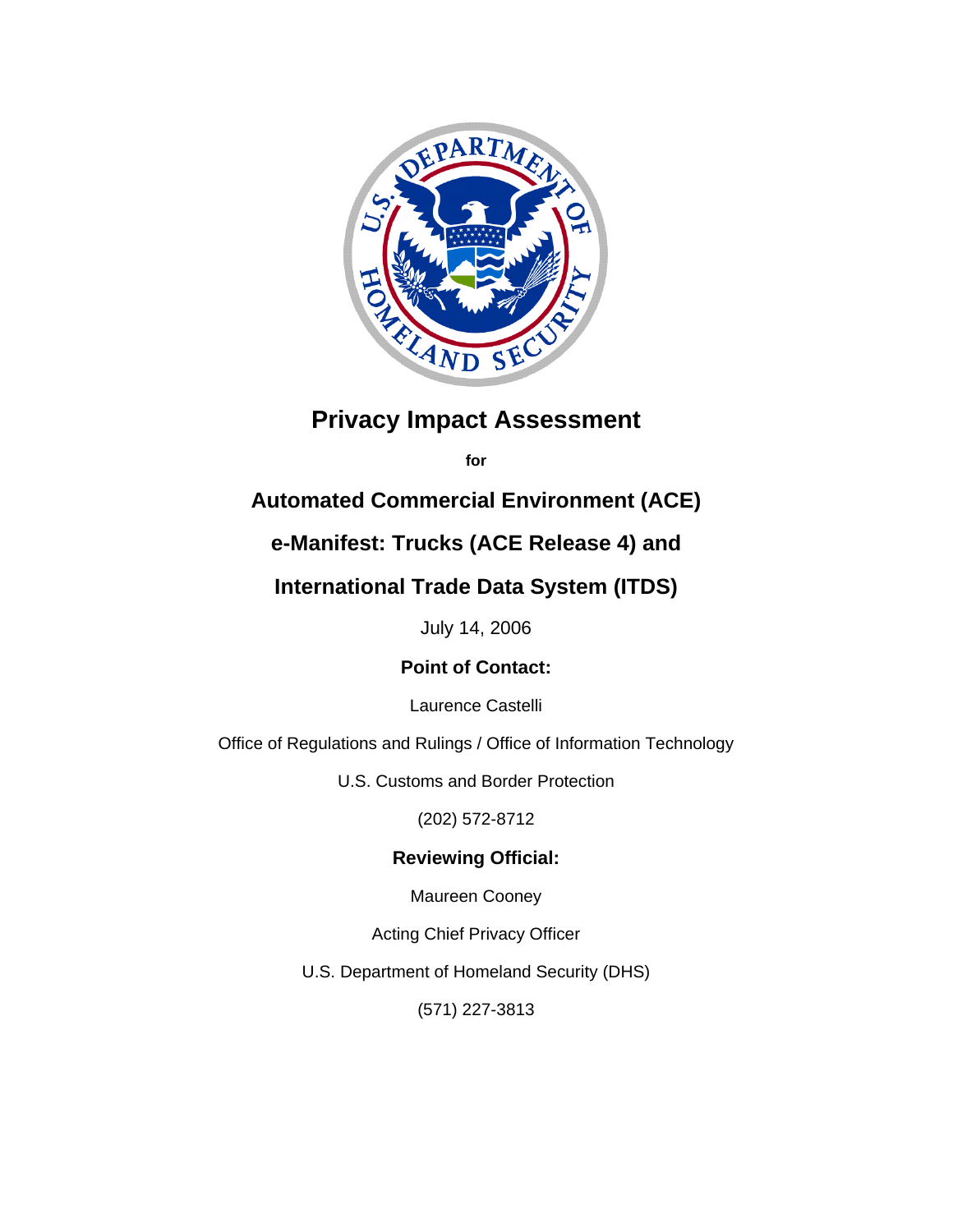

# Introduction

U.S. Customs and Border Protection (CBP) is engaged in a multi-year modernization effort to update its information systems. This modernization effort began in 2001 with the development of the Automated Commercial Environment (ACE) as a replacement for CBP's current Automated Commercial System (ACS), a twenty plus year old trade information database. The purposes of ACE are to streamline business processes, to facilitate growth in trade, to ensure cargo security, to provide means to combat terrorism through monitoring what materials and which persons enter and leave the country, and to foster participation in global commerce, while ensuring compliance with U.S. laws and regulations. Development of ACE will consist of many releases. Each release, while individually achieving critical business needs, will also set forth the foundation for the subsequent releases.

 To build on existing infrastructure, ACE will use the International Trade Data System (ITDS) to share electronic international trade and transportation data with Participating Government Agencies (PGAs) of the Federal government. ITDS provides the Federal government with a secure, integrated, governmentwide interface for disseminating and using this information. Through the ITDS interface, ACE will allow for a one-stop automated mechanism for enforcing hundreds of U.S. laws and international trade and transportation requirements in partnership with and on behalf of all interested federal agencies by sharing international trade and transportation data.

PGAs are any other Federal Agency that requires access to the information being collected by ACE and has signed a Memorandum of Understanding (MOU) regarding the appropriate use of the information. As an example, the first participating government agency, the Federal Motor Carrier Safety Administration (FMCSA), a division of the U.S. Department of Transportation (DOT) will receive carrier information on trucks crossing the borders submitted to ACE via carrier electronic Manifests (e-Manifests) and will, in turn, verify certain data elements contained in this information to improve truck safety and regulatory compliance.

This PIA is based on the functionality encompassed in ACE's Release 4, e-Manifest: Trucks. FMCSA is the only PGA receiving and processing data from CBP under ACE's Release 4, pilot test. FMCSA, in addition, will issue its own PIA, which will be posted on the DOT web-site and will cover the FMCSA information systems and processes not relevant to CBP's mission. As other agencies participate in ACE, through the ITDS interface, and become PGAs, they will prepare PIAs, as appropriate, and publish these PIAs to their web-sites. Similarly, CBP will update this PIA as PGAs are added that have an impact on privacy.

With this release, ACE Truck Carrier Account-holders will have access to operational data, receive status messages on ACE Accounts, have access to integrated Account data from multiple system sources, manage and disseminate information in an efficient and secure manner, and obtain release of their cargo, crew, conveyances, and equipment. In addition, ACE will also be receiving electronic transmissions of Postal Declarations filed in conjunction with mail importations from the U.S. Postal Service.

To test the ACE e-Manifest, CBP is conducting a pilot that allows participating Truck Carrier Accounts to transmit electronic manifest or e-Manifest data into ACE (including advance cargo information) as required by section 343 of the Trade Act of 2002, as amended by the Maritime Transportation Security Act of 2002 (*see*, Volume 68, Federal Register (FR), 68140, dated December 5, 2003). Carriers were solicited to participate in this pilot by a notice published on February 4, 2004 (69 FR 5360), and the test was announced in a notice published on September 13, 2004 (69 FR 55167). This Federal Register notice was clarified, subsequently, by a further notice published on March 21, 2005 (70 FR 13514).

Implementation of the test was announced in a Federal Register notice on May 31, 2005 (70 FR 30964), in which CBP announced the sequencing of the testing as occurring at the original port of implementation, Blaine, Washington, and then expanding through the first cluster of subsequent ports in Washington State. In this last notice, CBP also stated that future deployment of the test would occur at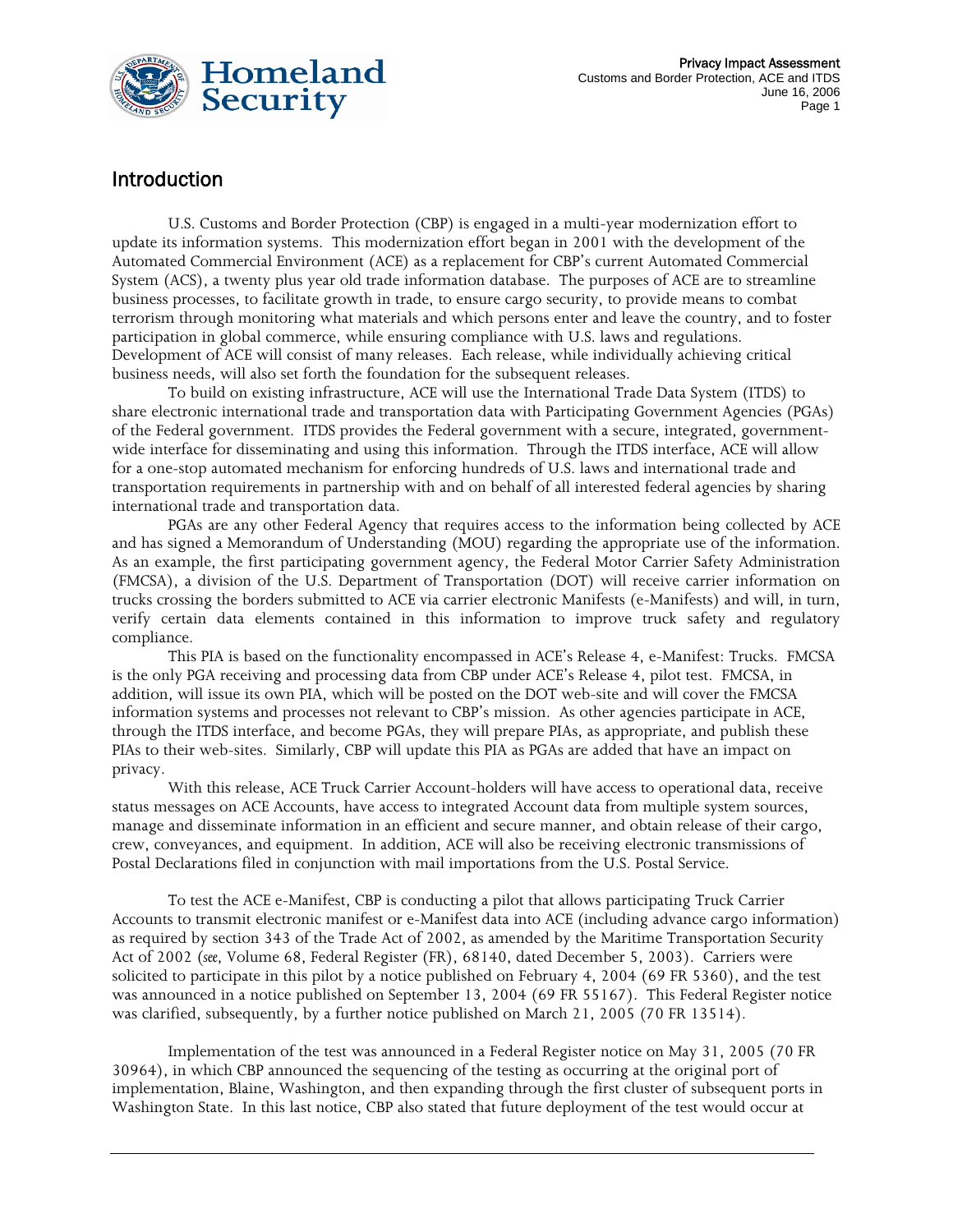

Champlain, New York; Detroit, Michigan; Laredo, Texas; Otay Mesa, California; and Port Huron, Michigan. CBP will announce sites and dates for future deployment of this test, as they are determined. CBP will process additional Truck Carrier Account applications as CBP expands the universe of participation for this functionality. As ACE adds new functionality and further implements Release 4, this PIA will be updated or a new PIA will be issued to discuss the privacy impact of the new systems.

# Section One: Data Scope and Purpose

# 1.1 What information is to be collected?

To collect information about individuals, companies, and government employees involved in commercial border transactions, ACE will employ both Portal Accounts, in which individuals sign in and enter their own information through an internet based secure data portal, and Electronic Data Interfaces (EDI), in which trade and carrier accounts directly transmit their data through system to system connections. The ACE system database is composed of the following information:

- Truck carrier accounts information,
- broker account information.
- importer account information,
- electronic truck manifests (e-Manifests),
- U.S. Postal information on importations,
- CBP employee information, and
- information pertaining to employees of PGAs,

#### **Truck Carrier Account Information**

Truck Carrier account information in the ACE system database will consist of Carrier name, Carrier address, Carrier identification (i.e., the truck carrier identification Standard Carrier Alpha Code (unique code assigned for each carrier by the National Motor Freight Traffic Association)), U.S. Department of Transportation (DOT) number, Taxpayer ID number, Dun and Bradstreet Number (DUNS), Organizational structure, Name of Insurer, Policy number, Date of Issuance, and Amount. As for personal information stored in the account, the carrier can enter names and addresses to create account users and points of contact, and may also choose to store details associated with driver, crew, and passengers for purposes of expediting the creation of manifests.

#### **Broker Account Information**

Broker account information in the ACE system database will consist of company name and address, importer number, filer code, Taxpayer ID number, Dun and Bradstreet Number (DUNS) (if applicable), and organizational structure. Additionally, personal information relating to each individual authorized to use the Broker's portal account access will also be stored in the account information, this will include: individual name and address, broker's license number (if applicable), and business relationship.

#### **Importer Account Information**

Importer account information in the ACE system database will consist of company name and address, importer number, filer code, Taxpayer ID number, Dun and Bradstreet Number (DUNS) (if applicable), and organizational structure. Additionally, personal information relating to each individual authorized to use the Importer's portal account access will also be stored in the account information. This will include the individual's name, address, and business relationships.

#### **E-Manifest Information**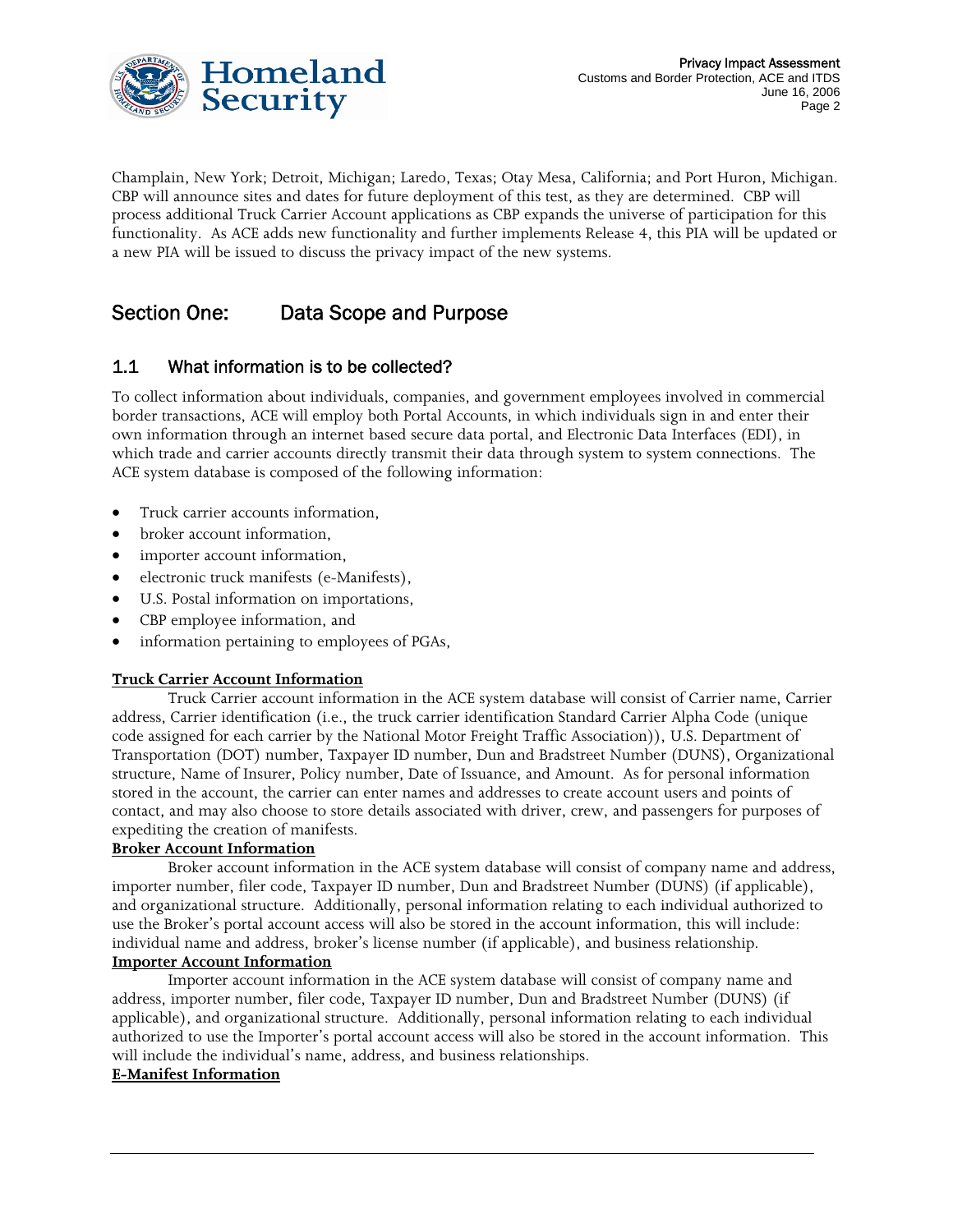

E-Manifest information in the ACE system database will consist of specific details regarding the trip, conveyance, equipment, crew, and shipments related to a commercial land border crossing. This information is accessed in the processing of commercial conveyances, their crew, equipment, and shipments. A truck manifest is made up of four parts: the crew, conveyance, equipment, and shipments. This information is collected from the e-Manifest submitted by the carriers to CBP. Subsequently, the data elements pertinent to FMCSA will be verified by FMCSA's Query Central, a clearinghouse database, which will interface with other FMCSA systems. For more information on FMCSA's processes and systems, see FMCSA's separate Privacy Impact Assessment, available on DOT's web-site. The following personal information is collected:

#### *Crew/Driver*

1) Name of person on arriving conveyance who is in charge 2) name/s of all accompanying crew members 3) date of birth of each accompanying crew member and the driver 4) Commercial Driver's License (CDL)/driver's license number for the driver and any accompanying crew member 5) CDL/driver's license state/province of issuance for the driver and any accompanying crew member 6) CDL country of issuance for the driver and any accompanying crew member 7) travel document number for each accompanying crew member and the driver 8) travel document country of issuance for each accompanying crew member and the driver 9) travel document state/province of issuance for each accompanying crew member and the driver 10) travel document type for each accompanying crew member and the driver11) destination address for each accompanying crew member and the driver 12) gender of each accompanying crew member and the driver13) nationality/citizenship of each accompanying crew member the driver14) hazmat endorsement for each accompanying crew member and the driver 15) Free and Secure Trade (FAST) Driver Proximity Card number.

Please note that if an individual serving as an accompanying crew member or driver has a FAST (Free and Secure Trade) Driver Proximity Card, the carrier (account holder) submits the card number and no other personal information about the individual. CBP FAST system transmits all personal information to ACE. For more information about FAST, refer to Section IV, Data Access, of this document.

#### *Passenger*

1) Name 2) date of birth 3) travel document number 4) travel document country of issuance 5) travel document state/province of issuance 6) travel document type for each passenger 7) gender 8) nationality.

#### **U.S. Postal Information on Importations**

The U.S. Postal information on importation in the ACE system database will consist of name and address of sender and recipient, as well as phone information and payment information associated with the party responsible for paying the duty owed on the imported merchandise.

#### **CBP and PGA Employee Information**

CBP and PGA employee information in the ACE system database will consist of employee name and Social Security Number (SSN) to ensure secure login. The SSN is translated into a "hash" ID code. The SSN itself is not visible on the ACE screen and ACE users do not have access to this information.

# 1.2 Why is the information being collected? Is it relevant and necessary to the purpose for which the system is being designed?

The e-Manifest information is collected in ACE to assist in protecting the country's borders by monitoring and regulating incoming cargo, vehicles (conveyances) and people. In this release 4, the information is specifically collected to increase efficiency of moving trade across the borders, to share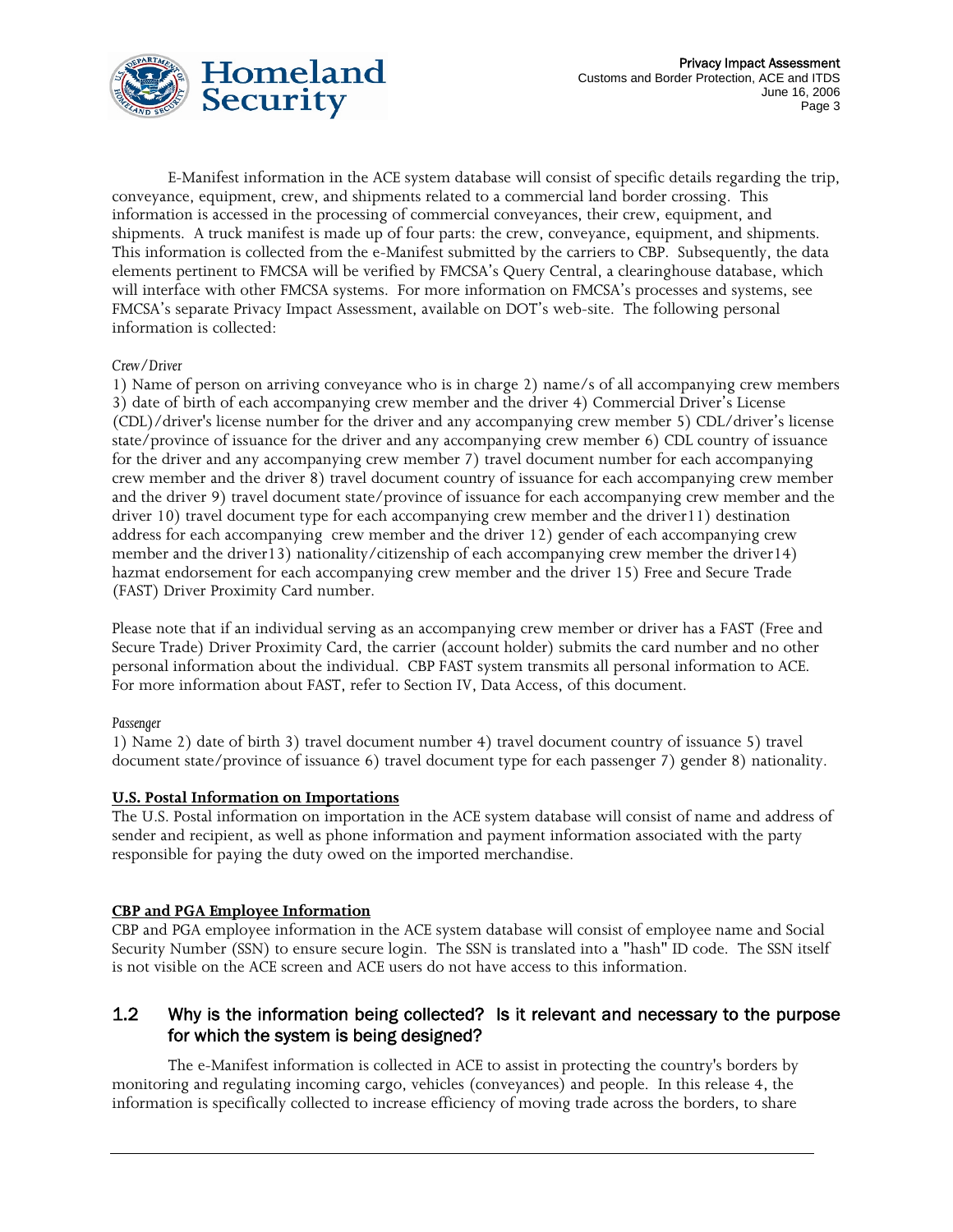

relevant trade and transportation data with appropriate PGAs, to identify suspicious individuals or cargo, and to identify non-compliant conveyances entering the United States. ACE is being designed both to facilitate legitimate trade and assist CBP in enforcing compliance with the various laws that govern the movement and means of movement of trade and people across the borders of the United States.

# 1.3 What is the intended use of the information?

The information from trade accounts, carrier accounts, e-Manifests, and the U.S. Postal Service is used to assist CBP and PGAs in monitoring the passage of commodities, materials, crewmembers, and passengers across U.S. borders. The information is also used by both the owners of the various accounts and the submitters of the information, being collected, to view the status of their respective transactions with CBP and other PGAs and to maintain a historical record of recent transactions for trend analysis, internal auditing, and compliance activities. CBP and PGA employee information is used to create user hash IDs to allow qualified CBP and PGA users access to the ACE system.

# 1.4 What are the sources of the information in the system? Where and how are you acquiring the information?

Personal information about the carrier's driver and/or crew is submitted by the account holder to the ACE system when creating an account in ACE or when submitting a manifest on a transactional basis (each time the truck crosses the border). If a driver is a holder of the FAST Driver Proximity Card, the information will be transferred from FAST to ACE. Information about an individual may also come from the Treasury Enforcement Communications System (TECS)/Interagency Border Inspection System (IBIS) database if a match or possible match is found during a query. The information from TECS/IBIS would consist of a statement indicating additional information is stored in the TECS database.

# 1.5 How will the information be checked for accuracy?

Personal information will be checked for accuracy manually by a CBP Officer cross-referencing the data obtained through ACE and other CBP systems with the identification information provided by the driver and accompanying crew upon arrival at the border.

 Within the ACE system, quality control toolsets are employed to validate and reconcile data obtained from multiple sources. These tools focus on the following data quality characteristics to achieve this reconciliation: accuracy, precision, completeness, consistency, reliability, timeliness, uniqueness, validity, and data synchronization. Implementation of data quality measures include the following:

- External automated tools to examine the database for inter- and intra-field consistency and referential integrity constraints
- Use of data quality capabilities embedded within the Extract Transform and Load tools
- Analysis of execution logs.

# 1.6 Will the system derive new data or create previously unavailable data about an individual through aggregation from the information collected?

The system records whether the individual was allowed to enter the country. The system knows how many times, when, and where a driver, crewmember, or passenger crosses the border. The flexible querying tool used by ACE can order reports on the information collected by ACE, but the reports cannot be used to change an individual's existing records. This information recorded by ACE is used by the CBP Officer to determine whether or not to allow an individual into the country, and what, if any, action should be taken with respect to the merchandise being imported or mailed to a U.S. destination, or a vehicle being operated by the driver.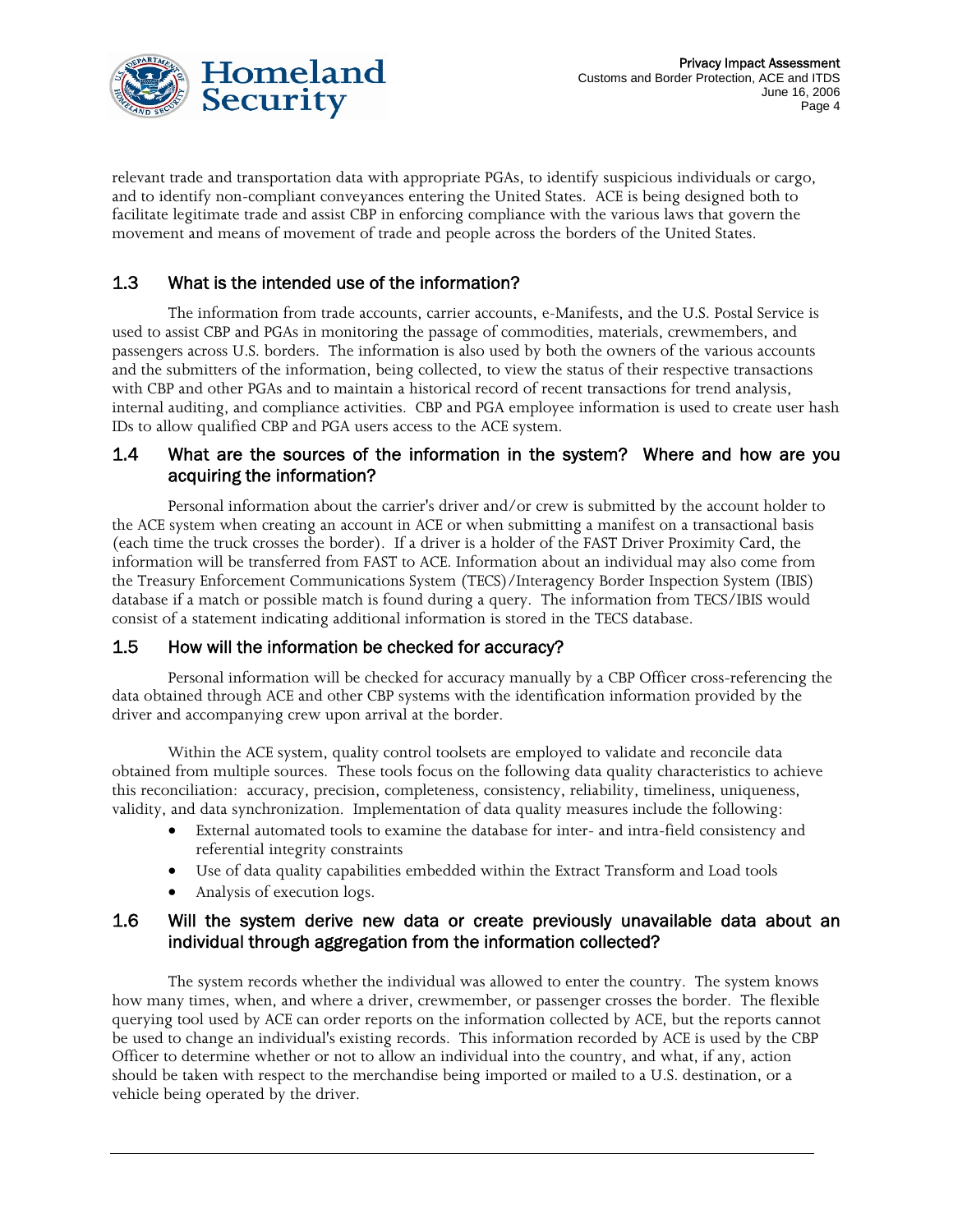



# 1.7 Will the newly derived data be placed on the individual's record?

The fact that the individual was or was not allowed to enter into the country is recorded in the individual's record in ACE. An enforcement action (*i.e.*, seizure or penalty) resulting from the seizure of a mail importation or of any importation will identify the individuals associated with the transaction involving the seized merchandise. Specific information regarding the enforcement action will reside in a separate system with ACE containing only a pointer to the reference in the other system.

# 1.8 Can the system make new determinations about an individual that would not be possible without the new data?

The ACE system is not able to make any new determinations with this information; the system assists the CBP Officer in making the appropriate determination about whether to allow an individual, merchandise, or conveyance into the country. Similarly, the ACE system will improve PGAs ability to make determinations with respect to data pertaining to their respective authorities. For example, once a Memorandum of Understanding (MOU) is executed between FMCSA and CBP, the FMCSA will use information collected through the ACE system to screen and provide clearance for carriers, cargoes, conveyances, and drivers/crews prior to their arrival at the border and to assist with safety enforcement once the carrier has entered the United States.

# 1.9 How will the newly derived data be verified for relevance and accuracy?

Not applicable.

# 1.10 Are the data elements described in detail and documented? If yes, what is the name of the document?

The data elements are described in detail in the Interface Control Documents, the Multi-Modal Manifest Data Elements Matrix, and the Logical Data Model. Separately, the data elements were also published in the Federal Register at 70 FR 13514 on March 21, 2005.

# Section 2: Data Modifications/Redress

# 2.1 What opportunities do individuals have to decline providing information?

If a truck carrier has agreed to participate in the pilot, then all relevant, requested information must be provided. With regard to truck drivers employed by participating carriers, the program is mandatory. There are no opportunities for the individual to decline providing information once the participating carrier has agreed to participate in the pilot. However, if the company has agreed to participate in the pilot, CBP strongly recommends that the account holder inform the individual whose personal data is reported to ACE, with respect to this fact. This recommendation can be found in the CBP Privacy Policy and the ACE System of Records Notice (71 FR 3109, dated January 19, 2006).

With respect to mail importations there are similarly no opportunities to decline providing information. Advance collection of this information is mandated by section 343 of the Trade Act of 2002 (Public Law 107-210).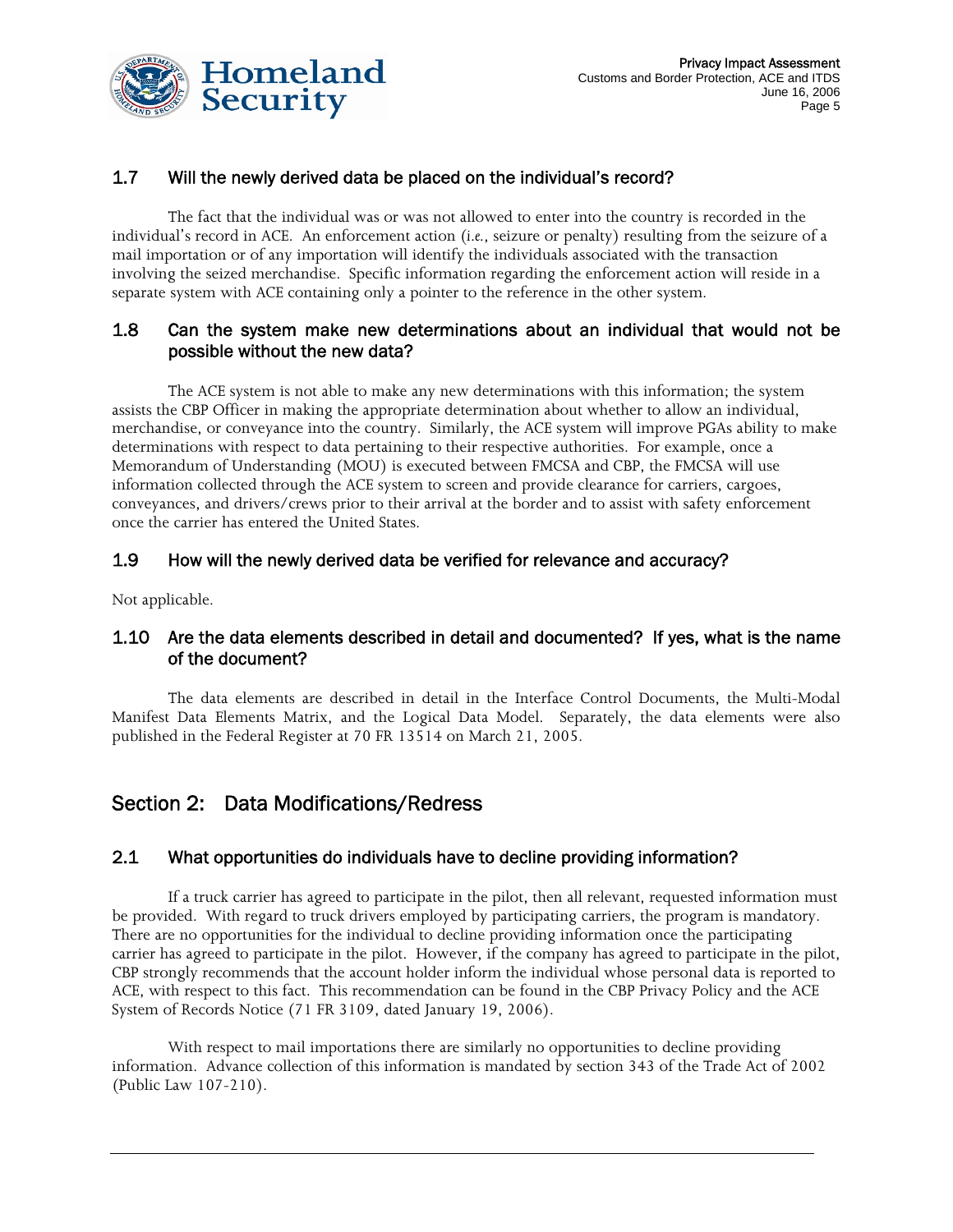

# 2.2 What opportunities do individuals have to consent to particular uses of the information?

There are no opportunities for individuals to consent to particular uses of information, unless they choose not to create an account, or cross the country's borders, or receive international mail or packages.

## 2.3 How do individuals grant consent concerning how their information will be used or shared?

Since the program and the requirement to file a Customs Declaration and electronic manifest are mandatory, individuals do not have the opportunity to grant consent concerning how their information will be used or shared. Once an individual's information is provided by the individual or the carrier who employs the individual, it is used to fulfill CBP's statutory and regulatory mandates as defined in this and other CBP systems PIA documentation. The information may also be used by other PGAs with compatible statutory and regulatory mandates as provided for within the terms of a Memorandum of Understanding (MOU) or Memorandum of Agreement (MOA) executed by both CBP and the PGA. Each PGA and CBP are equally obligated to protect individual privacy rights. FMCSA's Privacy Impact Assessment for the ACE/ITDS FMCSA Pilot, will be posted on the DOT web site. .

# 2.4 What are the procedures for individuals to gain access to their own information?

Account holders may access their own account information at any time. Individuals such as drivers who wish to view their information in ACE must gain access through the company that employs them. If an individual holds a FAST Driver Proximity Card, then the individual may gain access in accordance with those rules.

#### 2.5 What are the procedures for correcting erroneous information?

There are four methods employed to enter personal data into the ACE system and four separate procedures to correct erroneous information.

#### • **Information input into ACE Accounts by account holders**

Account holders may correct erroneous information by logging into their account and changing the information. Individuals such as drivers and crew members may correct information by requesting that the account holder that employs them update the data. A CBP Officer cannot change any information stored in the account holder's account itself.

#### • **e-Manifest information entered on a one time basis by account holders**

At the point of entry, if it is determine the e-Manifest information is incorrect, a CBP Officer can put a note in ACE to indicate incorrect personal information is in an e-Manifest related to the crew, conveyance, and equipment. An upcoming ACE release will allow a CBP Officer to change a crewmember's name or date of birth on the e-Manifest itself.

#### • **FAST Driver account information for e-Manifests**

As described above, FAST system data will populate an e-Manifest if the driver or crewmember has a FAST Driver Proximity Card. An individual with a FAST driver account can change erroneous personal information at any FAST enrollment system. Refer to Section IV, Data Access, of this document for more information.

#### • **Information placed in ACE Accounts by Data Transmission from USPS**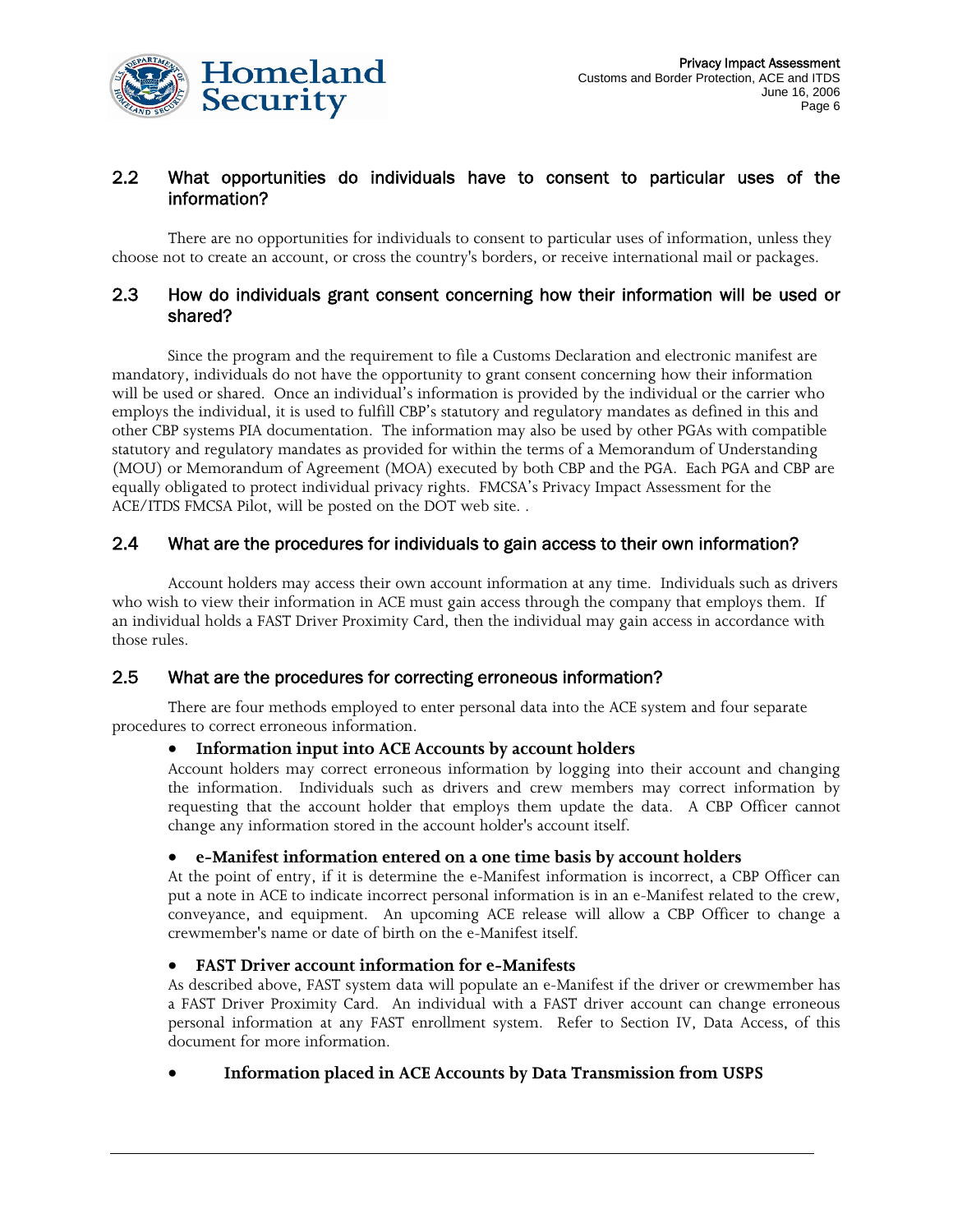

Account holders, who have obtained access to ACE via the internet, through a secure data portal, may correct erroneous information by logging into their account and changing the information. Individuals without this Secure Data Portal Access or direct system-to-system access must file a request with the Customer Satisfaction Unit.

As an example: a truck driver arrives and his/her date of birth is listed as 08/12/1957 on the electronic truck manifest. A CBP Officer in the primary booth asks the driver for his driver's license and notices that the date of birth on this document is 12/08/57. In this example, unless the CBP Officer uses the correct date of birth, screening will not be run on the actual person sitting in the truck. The ACE Release 4 provides the CBP Officer in the Primary Booth the ability to document this change in the record and run screening on the correct person. This change/correction never changes the electronic truck manifest submitted by the account holder, but it will be noted in the system. The type of change/correction can also be accomplished with the other personal information concerning driver/crew member(s). CBP Officers can never change shipment information.

If the above mechanisms do not address the concerns of the individual, CBP has created a Customer Satisfaction Unit in its Office of Field Operations to provide redress with respect to incorrect or inaccurate information collected or maintained by its electronic systems. Inquiries to the Customer Satisfaction Unit should be addressed to: **Customer Satisfaction Unit, Office of Field Operations, U.S. Customs and Border Protection, Room 5.5C, 1300 Pennsylvania Avenue, N.W., Washington, D.C. 20229 (phone: (202) 344-1850 and fax: (202) 344-2791 service are also available)**. Individuals making inquiries should provide as much identifying information as possible to identify the record at issue.

If an individual has a question regarding the information in the system about him/her while at the border, the CBP Officer will provide the individual with the appropriate fact sheet. If the problem involves the Interagency Border Inspection System (IBIS), the IBIS fact sheet will be provided. If the problem is incorrect carrier or FAST information, an ACE fact sheet will be provided.

# Section Three: Data Access

# 3.1 Who will have access to the data in the system (Users, Managers, System Administrators, Developers, Others) and is it documented?

Direct system access will be given to participating truck carriers and their authorized agents, customhouse brokers, importers, CBP employees, and employees of PGAs where the PGA and CBP have executed the necessary MOA. Data access rights are documented in ACE system security documentation. Trade community users have access only to their own account data. CBP users have access to the data deemed necessary by their user role. The access levels are explained in the ACE system documentation.

#### 3.2 How will access to the data by a user be determined?

Data access is determined by permission levels. Users have certain rights based on account type. The ACE/ITDS users will enter via a Web Portal, which will allow users access based on their role and profile. The PGA users, entering either via a Web Portal or by means of direct system access, will be required to authenticate with a unique ID and password. User access is controlled by access control decisions that are made based on user system security attributes (e.g., assignments to groups, which are group IDs based on the specific role). System security policy guidelines are provided for the creation of secure passwords and must be adhered to by the PGAs.

#### 3.3 Are criteria, procedures, controls, and responsibilities regarding access documented?

Yes. Access is strictly controlled and documented in the ACE system documentation.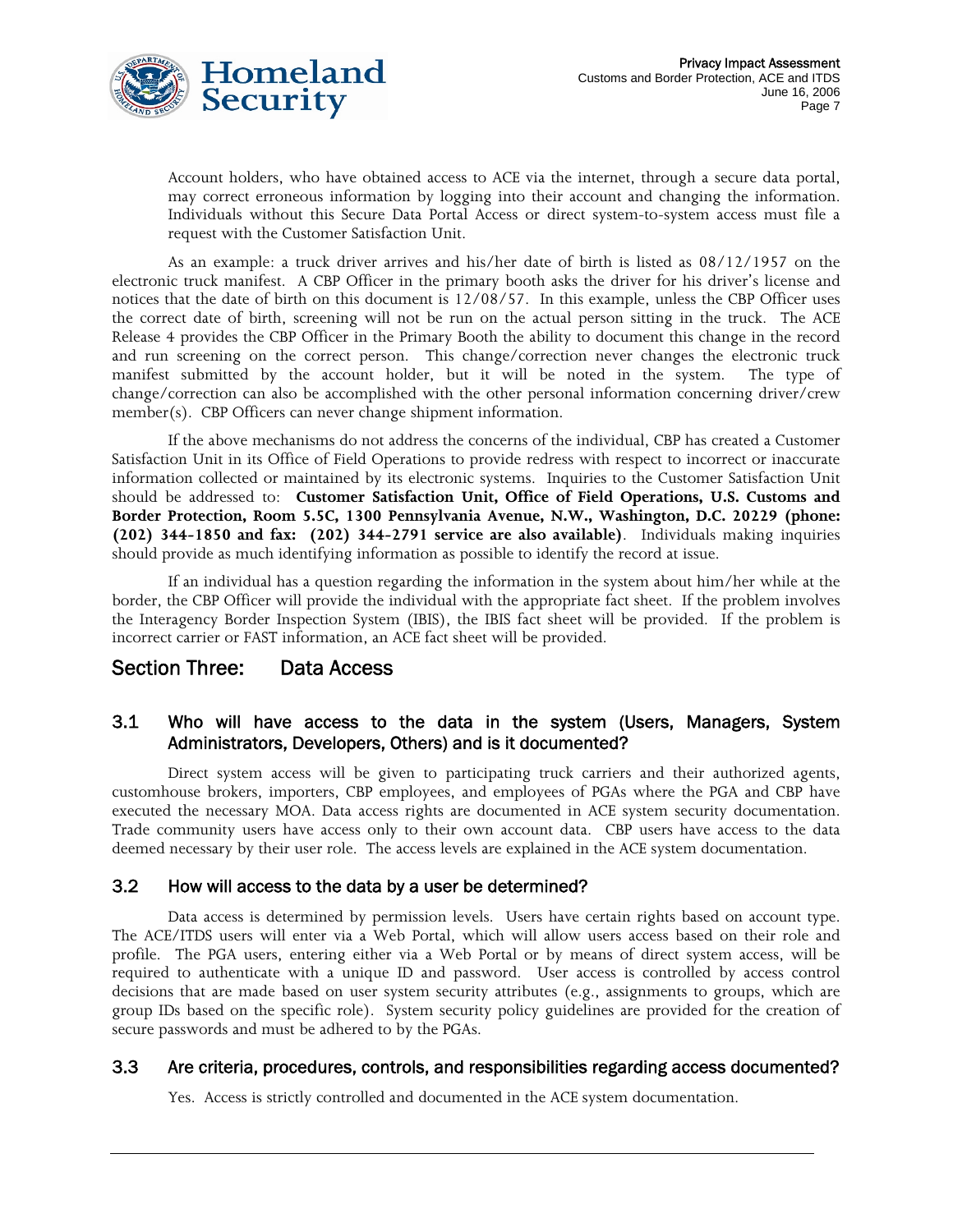

## 3.4 Will users have role-based access to data on the system limiting them to some but not all of the data?

Yes. ACE user role-based access is restricted in the form of Mandatory Access Controls. This means that users cannot assign their roles to any other user, nor can they elevate their rights within the system. User access is enforced with documented ACE security procedures.

#### 3.5 What controls are in place to prevent the misuse (e.g., browsing, expired privileges, etc.) of data by those having access?

ACE has the ability to track or audit what a user is doing. This system auditing provides a mechanism to ensure that users can be held accountable for their actions. The system maintains a record of the functions performed, files accessed, and information entered or modified.

The primary goal of security auditing and logging is to record information about potential security incidents for subsequent analysis and to provide forensic evidence of security incidents. The ACE auditing feature provides the capability to track all users' activities within ACE from end-to-end.

Data integrity controls are used to protect data from accidental or malicious alteration or destruction, and to provide assurance to the user that the information meets expectations about its quality and that it has not been altered. Validation controls are used to determine compliance with security specifications and requirements.

# 3.6 Do other systems share data or have access to data in this system? If yes, explain. Include a discussion of who will be responsible for protecting the privacy rights of individuals affected by the interface.

Yes. e-Manifest data from ACE will be transmitted to several CBP systems and, at this time, one PGA, the FMCSA. Pre-filed information in the e-Manifest allows ACE to screen the information before the truck arrives at the border. ACE will display the data in Current systems *i.e.*, the systems listed below and ACE data in one easy-to-use CBP Officer portal screen, giving CBP Officers a comprehensive view of enforcement and transaction history data.

The following CBP systems receive e-Manifest information from ACE:

#### • **Automated Commercial System - ACS**

The ACS is a highly integrated computer environment that uses a central processing system and a central database to track, control, and process all goods imported into the United States. The only personal information transmitted to ACS is the driver's FAST Driver Proximity Card number, if applicable.

#### • **Automated Targeting System - ATS**

The ATS is a decision, support, and analysis tool. A rule-based system, ATS uses electronically filed shipment data to search for criteria that could indicate high-risk cargo. e-Manifest information is sent to this system. The ATS system is not used to validate personal information collected by ACE, but is under development to do so in future Screening and Targeting ACE releases. This PIA will be updated and released to the public before these planned releases are conducted.

#### • **Free and Secure Trade - FAST**

FAST facilitates the flow of information within CBP, the trade community, other government agencies, and foreign governments. The system leverages pre-filed entry data, including conveyance and cargo information. The pre-filed entry data triggers a recommended electronic pre-release, since entries are transmitted to CBP before cargo arrives at the border. FAST sends a list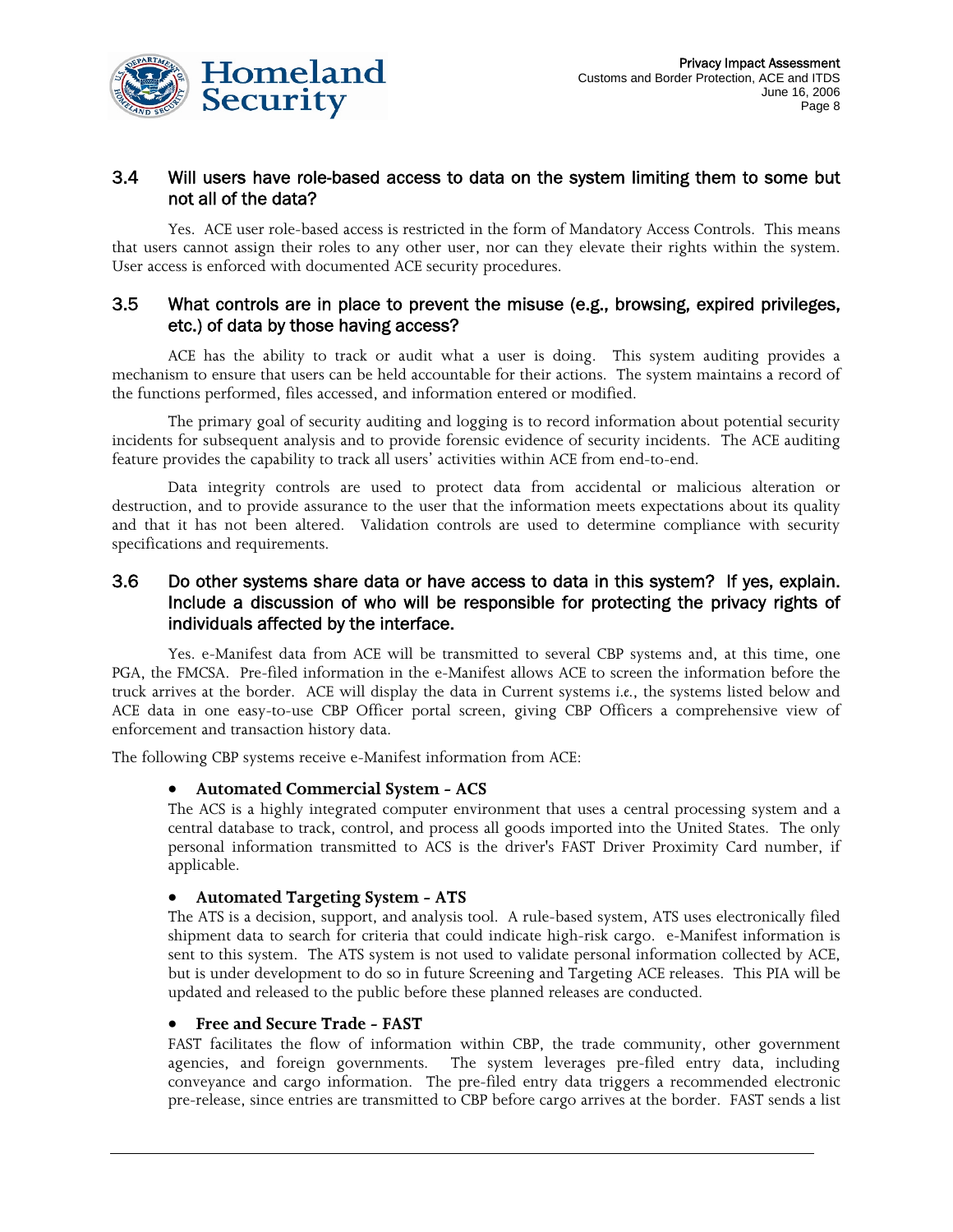

of all registered drivers to ACE and ACE stores this information in the system. FAST data within ACE is updated every 30 minutes. After an application, vetting, and interview process, a driver can obtain their FAST Driver Proximity Card at a FAST Enrollment Center. If errors are noted in the FAST system, the driver data can be updated by the driver at a FAST enrollment center.

#### • **Treasury Enforcement Communications System (TECS)/IBIS**

TECS is a law enforcement system that ACE uses to validate the admissibility of crewmembers and passengers. The ACE data is not used to update this system.

#### • **FMCSA's System**

E-Manifest information is submitted by the carriers to CBP. Subsequently, the data elements pertinent to FMCSA will be verified by FMCSA's Query Central, a clearinghouse database, which will interface with other FMCSA systems. For more information on FMCSA's processes and systems, see FMCSA's separate Privacy Impact Assessment, available on DOT's web-site.

# 3.7 Will other agencies share data or have access to data in this system (International, Federal, State, Local, Other)?

The personal data that will be transferred to FMCSA for verification against identical information already collected by FMCSA and the identification of inconsistent information is as follows: 1) ACE User ID 2) CDL number 3) CDL state 4) CDL country 5) CDL last name 6) CDL first name 7) Commercial driver's date of birth. This information is collected from the e-Manifest submitted by the carriers to CBP. After the information is collected from the e-Manifest, the data elements pertinent to FMCSA will be verified via FMCSA's Query Central, a clearinghouse database, which will interface with other FMCSA systems. For more information on FMCSA's processes and systems, see FMCSA's separate Privacy Impact Assessment, available on the DOT web-site.

#### 3.8 How will the data be used by these other agencies?

The FMCSA has been given the responsibility to reduce crashes, injuries, and fatalities involving large trucks and buses and already collects the subject data under its own authority and means. FMCSA will use the data from ACE to verify information existing in its system and will benefit from CBP checking this information at the border and prior to border crossing. All of this will help FMCSA in carrying out its safety mandate.

#### 3.9 Who is responsible for ensuring proper use of the data by other agencies?

Participation in ACE/ITDS will be governed by an MOU between CBP and the respective PGA, in this first instance, FMCSA. For example, The ACE/ITDS FMCSA Pilot will not become operational prior to the establishment of such an MOU. CBP is responsible for sharing only the data required by MOU, and FMCSA is responsible for using the data in accordance with the MOU.

#### 3.10 How will the system ensure that other agencies only get the information they are entitled to?

Users are granted limited roles with access to specific portions of ACE after approval from a CBP program officer and evaluation by CBP's Information Systems Security Branch (ISSB). Only the data covered by the MOU will be transmitted to PGA, such as FMCSA, or made available to a PGA through its Web Portal. PGAs such as the FMCSA will have no access to data not covered by their respective MOUs.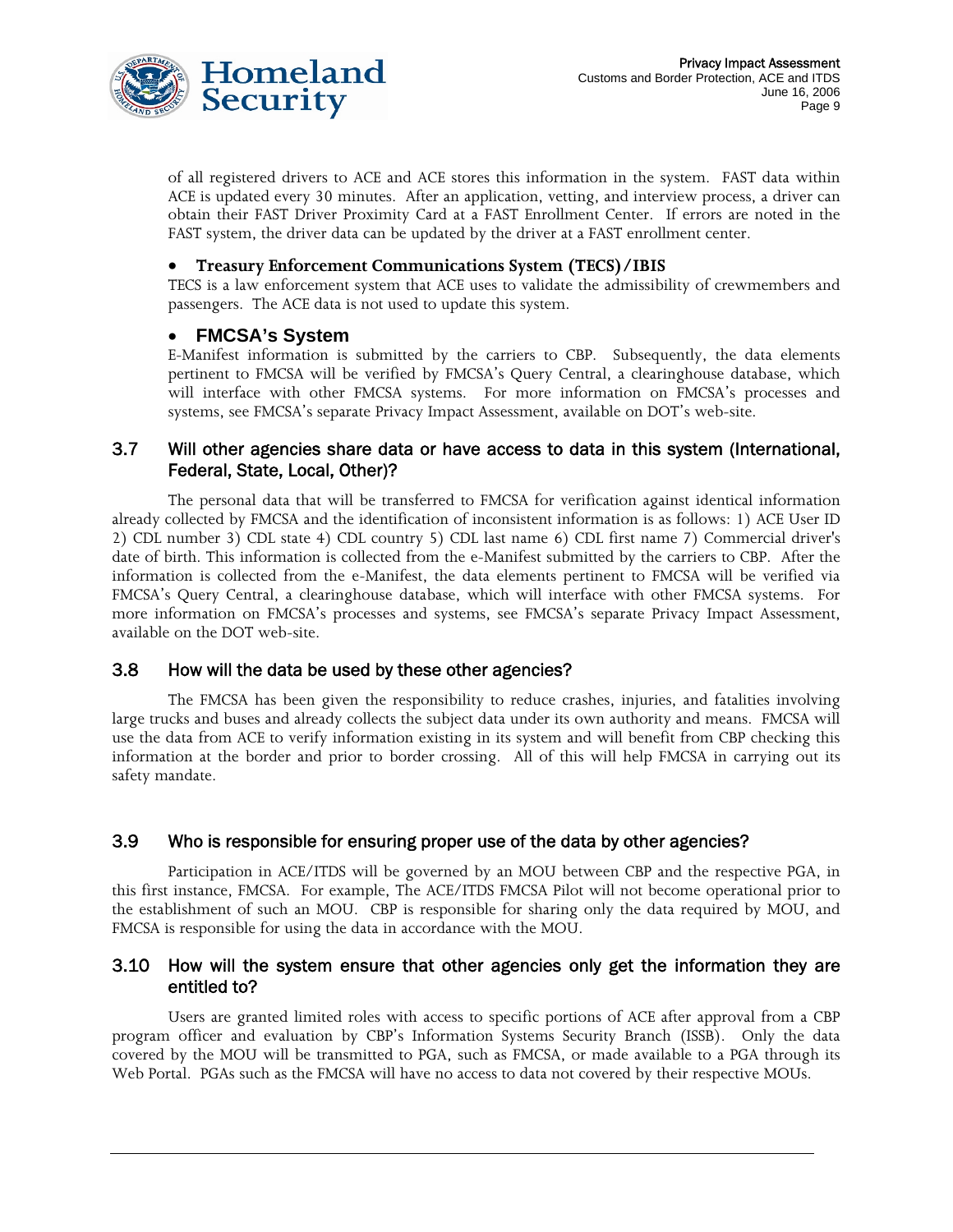

# Section Four: Maintenance & Administrative Controls

# 4.1 Is the data secured consistent with agency requirements under the Federal Information Security Management Act?

The ACE project is required to follow the Customs Systems Development Life Cycle (SDLC) (CIS HB 5500-7A) that requires each system to be certified and accredited. The SDLC is developed from the Government Information Security Reform Act (GISRA), which is now known as the Federal Information Security Management Act of 2002 (FISMA), and National Institute of Standards and Technology (NIST) guidance and must be included as part of the certification and accreditation process. The security requirements outlined in the SDLC have to be satisfied at the appropriate project development stage before it can move toward a subsequent development stage.

In addition, each project is assigned with a team of the technology subject matter experts, including at a minimum of a network/systems engineer, a System Design Security Officer (SDSO) and a Computer Security Officer (CSO), who work collaboratively to achieve the following: 1) Site survey (if the site involved, where system/application would be set up) to perform physical security risk assessment to ensure adequate physical security provided for the site and 2) Vulnerability assessment of the system/application (including cabling, wide area network circuits, servers, network-connected devices, secure racks, personal computers, and software) to ensure that vulnerabilities are identified and corrected prior to the certification & accreditation and operation of the site and its system/application.

The ACE is being developed using well-established security architecture principles that include 1) defense-in-depth, 2) layered defenses, and 3) multi-tiered security architecture. The security capabilities provided in the database system include user account validation, user profile management, database object access control, and audit trail.

The ACE security infrastructure is based on the National Security Agency's Defense-in-Depth strategy, which is a practical strategy for achieving information assurance in today's highly networked environments. The defense-in-depth strategy is a "best practices" strategy in that it relies on the intelligent application of techniques and technologies that exist today. The basic security goals for ACE are to protect the different sub-systems from any potential security risks, actively defend against attacks, detect any security breach regardless of when or where it occurs, and be ready to respond to all security incidents.

The ACE implementation of security is compliant with the data security measures defined by CBP Infrastructure Services Division (ISD), ISSB, to protect such data, including identifying the requirements for physical protection and storage of the data. This includes compliance with ACE Security Plans, ACE Security Design, and the *U.S. Customs Service Information Systems Security Policy and Procedures Handbook, HB CIS 1400 05A*, dated June 22, 2001.

The ACE implementation supports awareness of security breaches and potential data compromise. Appropriate security monitoring and planning–including an analysis of risk and contingencies and the implementation of appropriate contingency plans, as required by Presidential Decision Directive-63 (PDD-63), have been carried out to prevent unauthorized access to ACE information.

Each individual with access to ACE is responsible for protecting CBP data and for maintaining good order during day-to-day operations. Controls within ACE ensure that each user is accountable for his/her own actions and protect data from malicious or accidental damage or loss.

Access to the computer area is controlled by a security pass arrangement and personnel not connected with the operation of the computer are prohibited from entering. A uniformed guard protects building security. Access at the ports is from the booths and from any PC connected to the Local Area Network (LAN). At the ports of processing, terminal rooms are under close supervision during working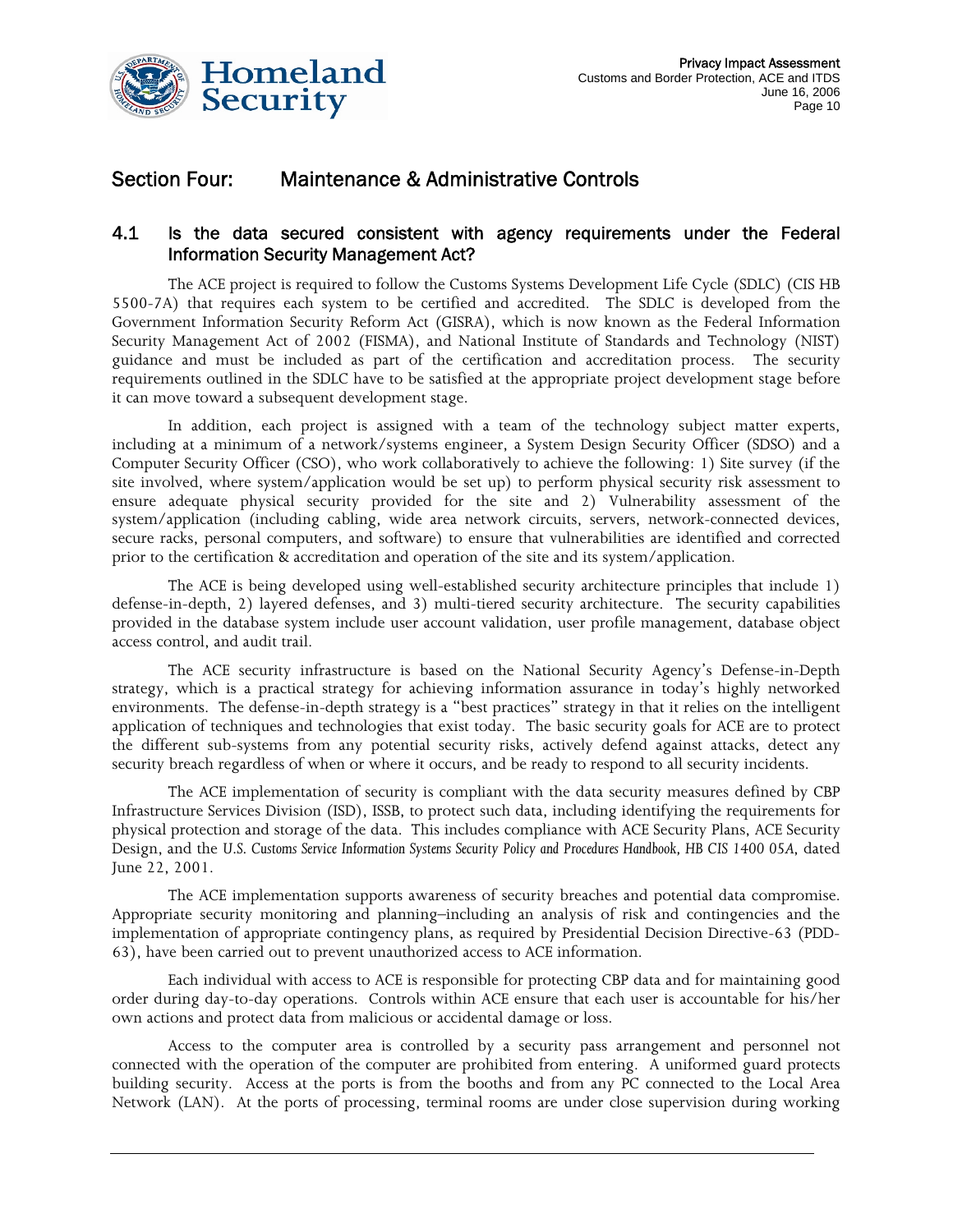

hours and locked after close of business. The system security officer issues a unique private five-digit identification code to each authorized user. Access to CBP computers from other than system terminals is controlled through a security software package. Users must input a unique identification code and password during the terminal login procedure to gain access to the system. The password is not printed or displayed at the port of processing. The system validates the user ID by transaction type, thereby limiting a system user's access to information on a ``need-to-know'' basis. A listing of identification codes of authorized users can be printed only by request of the security officer. The passwords are changed periodically to enhance security processing.

# 4.2 Affirm the agency is following information technology security requirements and procedures required by federal law and policy to ensure that information is appropriately secured.

CBP ensures the handling of personal information is consistent with government policies through the enforcement of the policies and procedures documented in CIS HB 1400-05A, which complies with federal policies and guidelines.

The ACE functional security requirements are derived primarily from DHS, Information Technology Security Program Publication MD-4300A, Policy Guide for Sensitive Systems, dated June 1, 2003, and CBP, Information Systems Security Policy and Procedures Handbook (CBP HB 1400-05A), June 22, 2001. Those requirements are separated into eight distinctive areas: 1) Administrative/Management Security, 2) Communications Security, 3) Computer Security, 4) Contingency Planning, 5) Information Security, 6) Personnel Security, 7) Physical Security, and 8) DHS-specific Auditing Requirements (as per DHS MD-4300A).

# 4.3 Acknowledge that the agency has conducted a risk assessment, identified appropriate security controls to protect against that risk, and implemented those controls.

An ACE Security Risk Assessment was developed and completed on August 23, 2002 in compliance with FISMA, Office of Management and Budget policy, and NIST guidance. Security risk assessment and tests were conducted for subsequent releases: ACE Release 3 in June 2004 and ACE Release 4 in December 2004.

#### 4.4 Describe the monitoring/testing/evaluating on a regular basis to ensure that controls continue to work properly to safeguard system data.

The management, operational, and technical security controls were tested for effectiveness and are reevaluated when new ACE releases are conducted.

#### 4.5 Provide a point of contact for any additional questions from users.

Contact the Customs and Border Protection Modernization Office with any additional questions. Refer to Section VII, Privacy Risk Analysis, of this document for contact information.

#### 4.6 If the system is operated in more that one site, how will consistent use of the system and data be maintained in all sites?

Application data is maintained at CBP National Data Center (NDC) site. This means that one location "controls" the data and there is no duplication of information. All ACE users undergo training on the ACE system before they are allowed access to ensure proper use of the system and data.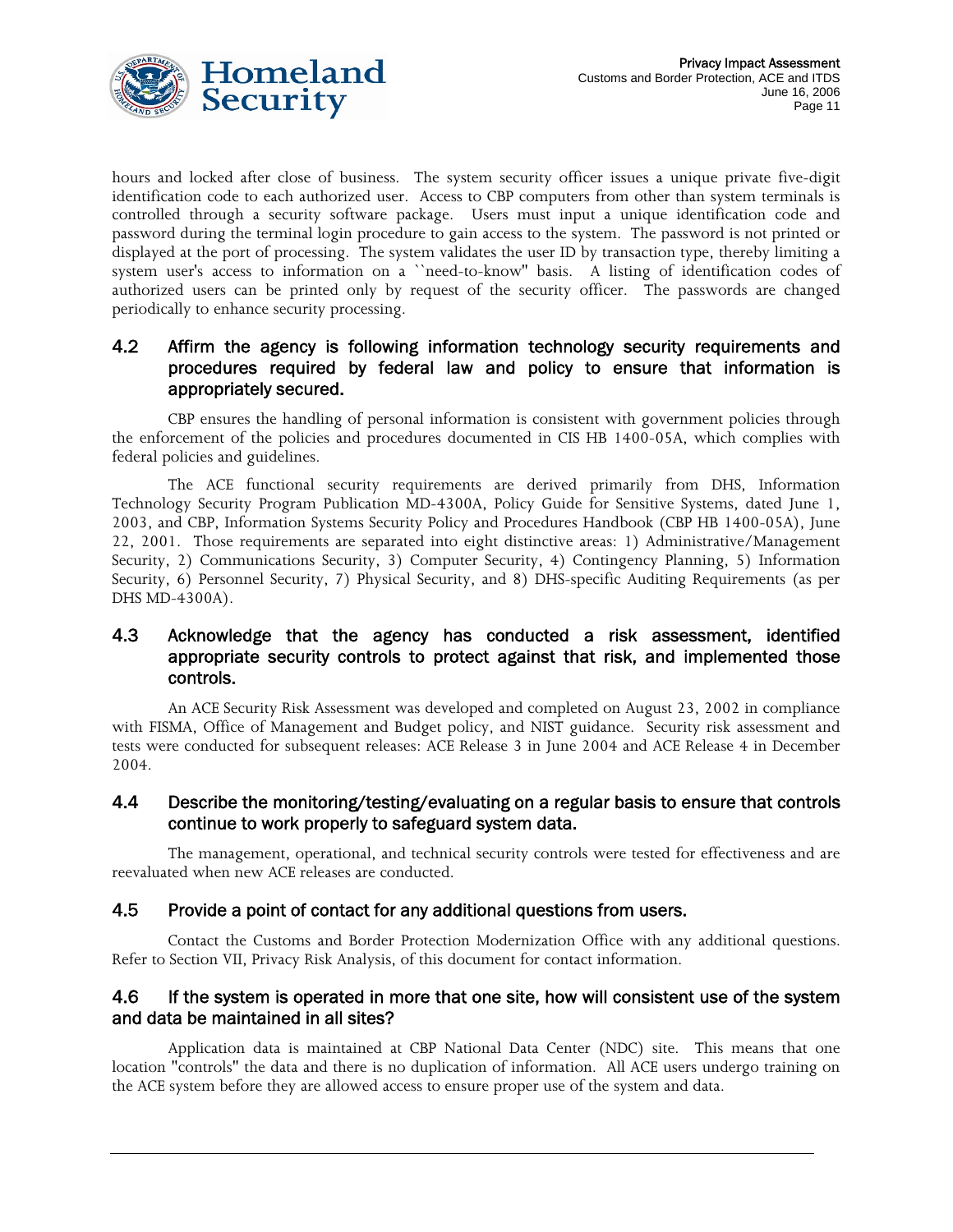

# 4.7 What are the retention periods of data in the system?

Personal information collected in ACE as part of the regulation of incoming cargo and people will be retained in accordance with the U.S. Customs Records Schedules approved by the National Archive and Records Administration for the forms on which the data is submitted. This means that cargo, crew, driver, and passenger information collected from a manifest presented in connection with the arrival of a vessel, vehicle or aircraft will be retained for six years. Information collected in connection with the submission of a Postal Declaration for a mail importation will be retained for a maximum of six years and three months. Lastly, information pertaining to CBP and PGA employees will be retained for as long as the individual maintains her or his portal access to ACE.

With respect to information collected by ACE, shared, and maintained within other CBP or PGA systems, that information will be retained by the those systems in accordance with the approved record retention schedules for each respective system. For a further discussion of ACE's interaction with other CBP systems and PGA systems, please refer back to section IV. Data Access.

#### 4.8 What are the procedures for expunging the data at the end of the retention period and are these procedures documented?

Records identified for destruction in accordance with the U.S. Customs Records Schedule will be deleted, erased, scrubbed or subject to other suitable means of permanent destruction in an electronic environment.

Additionally with respect to issues regarding redress, CBP has created a Customer Satisfaction Unit in its Office of Field Operations to provide redress with respect to incorrect or inaccurate information collected or maintained by its electronic systems (including ACE). If the importer, exporter, crew member, driver, passenger, or other person associated with the movement of cargo or passengers across the border believes that CBP actions are the result of incorrect or inaccurate information, then inquiries should be directed to the Customer Satisfaction Unit at the following address: Customer Satisfaction Unit, Office of Field Operations, U.S. Customs and Border Protection, Room 5.5C, 1300 Pennsylvania Avenue, N.W., Washington, D.C. 20229 (phone: (202) 344-1850 and fax: (202) 344-2791 service are also available). Individuals making inquiries should provide as much identifying information as possible regarding themselves, to identify the record at issue. Individuals may provide additional information to CBP to ensure that the information maintained by CBP is accurate and complete. The Customer Satisfaction Unit will respond in writing to each inquiry.

The DHS Chief Privacy Officer will exercise comprehensive oversight of all phases of the program to ensure that privacy concerns are respected throughout the process. The DHS Chief Privacy Officer will also serve as the final review authority for all individual complaints and concerns about the program.

#### 4.9 Will the system provide the capability to monitor individuals or groups of individuals? If yes, explain?

There are flexible reporting capabilities in ACE that allow CBP Officers to run reports against system data, such as: all truck drivers employed by a certain account holder. Although the ACE system allows basic ad hoc reporting, at this point in system development, screening and targeting activities are not performed in ACE itself.

### 4.10 What controls are in place to prevent unauthorized monitoring of individuals or groups of individuals?

To prevent unauthorized monitoring, trade community users may only access their own account data. CBP employees with access to ACE are restricted to only the data they need according to their defined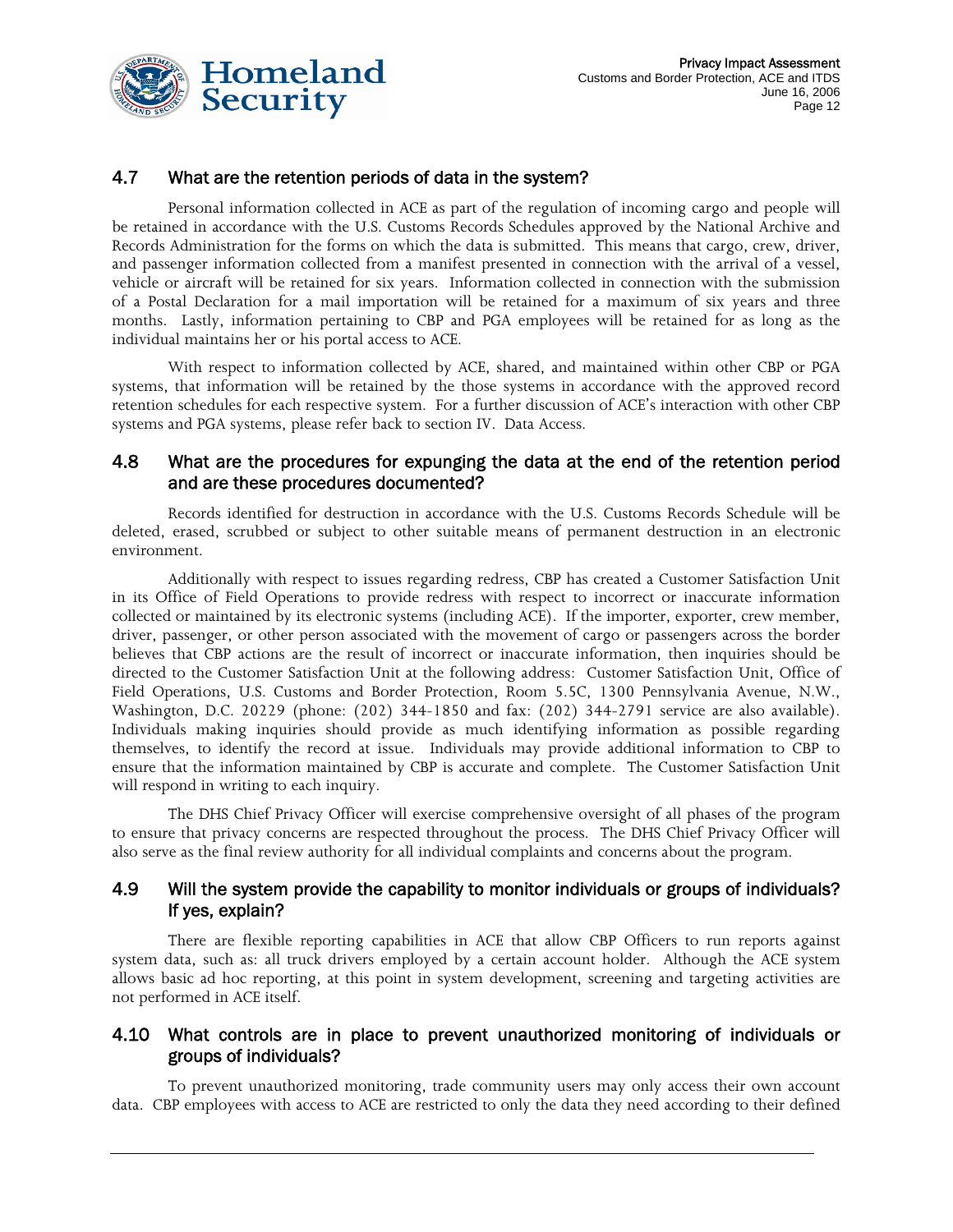

user type, or profile. These employees have a demonstrated need to use the system, have undergone training, and have security clearances granted based upon the successful completion of a background investigation. User Provisioning assigns ACE users appropriate user profiles and credentials and distributes them to the ACE system components that need them. The ACE employs a role-based user provisioning process that defines business roles and a set of privileges for each role.

## 4.11 Under which SORN does the system operate? Provide Number and Name.

A SORN for ACE has been published separately (71 FR 3109, dated January 19, 2006) as **DHS/CBP-001, Automated Commercial System/International Trade Data System (ACE/ITDS).**

# Section Five: Decision Analysis

## 5.1 Did you evaluate competing technologies on their privacy handling capabilities? If yes, explain.

No competing technologies were evaluated for privacy handling capabilities. CBP limits and restricts access to information based upon user roles.

#### 5.2 Were any choice changes made to system architectures, hardware, software, or implementation plans as a result of doing a PIA? If yes, explain.

No choice changes to system architecture, hardware, or software were made. Choice changes relating to implementation plans, however, were made to inform the public with respect to the submission and handling of their personal data. The system development plan for ACE includes recurring input from both the trade community/public and PGAs as part of a public-private partnership to develop the system and identify the data elements to be collected, either pursuant to a statutory mandate or to permit more efficient business operations for both CBP and the trade community.

# Section Five: Privacy Risk Analysis

In analyzing what might constitute risks to an individual's privacy, CBP determined and resolved the following risks:

#### **The reporting of personal information to CBP by ACE account holders**:

Previously, CBP did not request that account holders inform their employees that their personal information was being reported to ACE. CBP included language in Federal Register Notices and CBP's ACE Privacy Policy to strongly encourage ACE account holders to inform their employees of any personal information reported to ACE.

#### **Updating inaccurate personal information in ACE**:

The ACE system must allow individuals to update erroneous information and CBP has developed a specific process to allow for this, as individuals do not know personal information recorded in ACE is incorrect until a CBP Officer processing their arrival alerts them. CBP has developed an ACE Fact Sheet (*see*, Appendix) to assist a CBP Officer in quickly and effectively communicating 1) what personal information is incorrect in the ACE system and 2) how the information may be corrected. If a CBP Officer discovers erroneous information in the ACE system, the ACE Fact Sheet will be given to the individual during the border crossing transaction. With the information provided in this fact sheet, the individual may then seek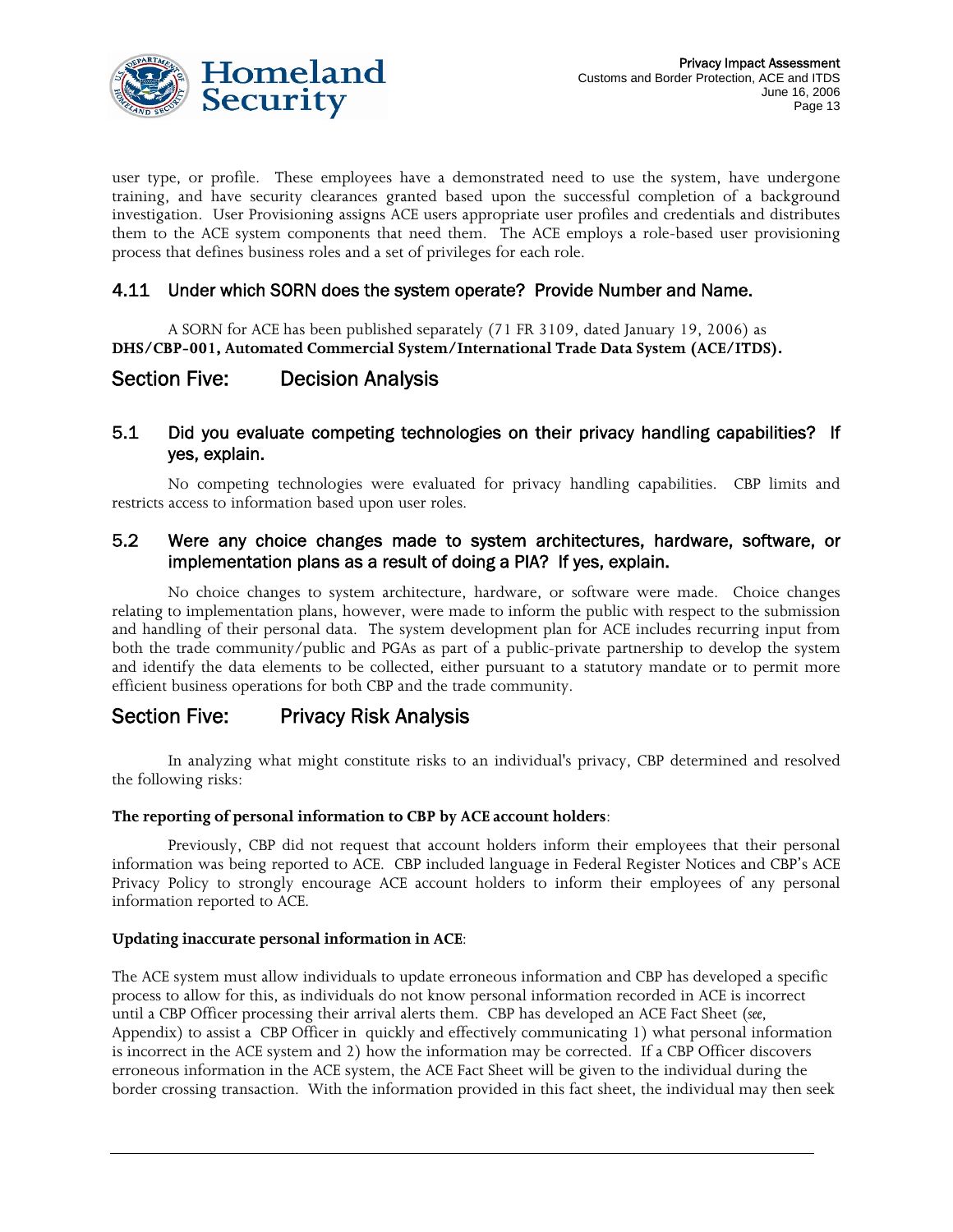

redress from the Customer Satisfaction Unit to correct or amend the particular data identified as being erroneous.

# For questions or comments, please contact:

Laurence Castelli Chief, Privacy Act Policy and Procedures Branch, Office of Rulings and Regulations / Office of Information Technology Customs and Border Protection (202) 572-8712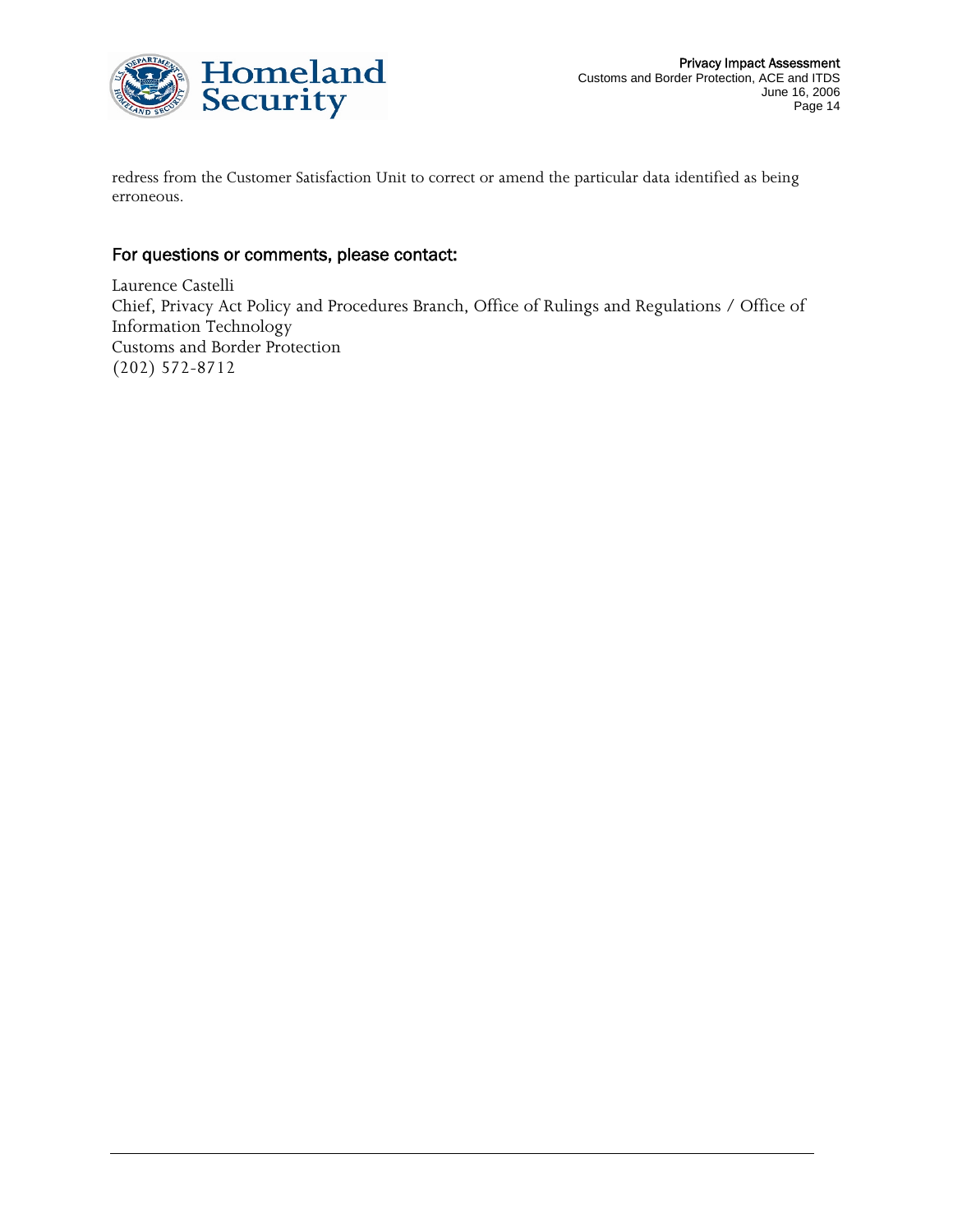

Privacy Impact Assessment Customs and Border Protection, ACE and ITDS June 16, 2006 Page 15

**Appendix** 

1. ACE Fact Sheet